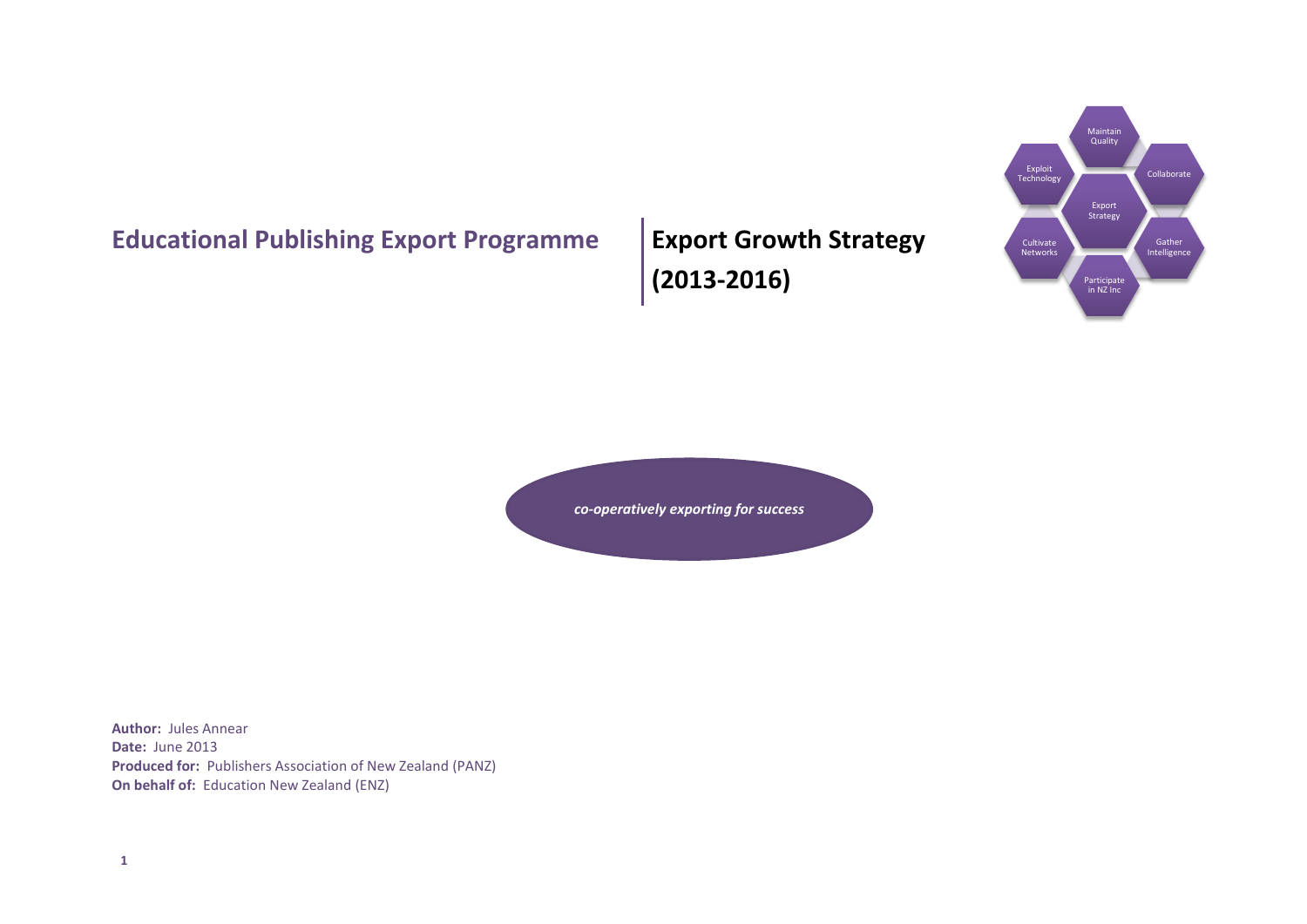### **1. Introduction**

The Educational Publishing Export Programme aims to raise the profile of educational publishing as a key strand in Government's goal to significantly grow the value of international educational activities, and specifically to increase the value of educational publishing exports by 50% in the next three years. This strategy sets out the plan to achieve this.

**The New Zealand educational publishing industry is a NZ\$64 million + industry, with a current export value of over NZ\$21 million per year.**

**By 2016, the target increase in exports is 50% (NZ\$10.5 million per annum), lifting the overall export value of the industry to NZ\$31.5 million per year.**

#### *1.1 Opening Remarks*

The development of this strategy was funded through a collaboration between the Publishers Association of New Zealand (PANZ) and Education New Zealand (ENZ), in recognition that educational publishing is a key educational export sector. The educational publishing industry has traditionally operated as a collection of individual companies (mainly privately owned), with varying levels of collaboration and co-ordination under the PANZ umbrella. In order to develop this strategy, 22 publishers had to commit to supplying information about their current and future export activity, participating in workshops, and providing feedback on draft strategy ideas. Through this activity, the participating educational publishers now know more about each others' business interests and are starting to share intelligence and ideas more openly. There is a good level of engagement and belief in this strategy, and appreciation of the support provided so far by Government.

However, educational publishing has been negatively impacted by the effects of the global financial crisis on its key markets (USA and UK in particular) as well as in the domestic arena. There is a feeling among industry members that we are at a critical point in the health and sustainability of educational publishing exports, and that without significant ongoing support from Government (in the form of funding, match-funding, services and general support) the size, scope and potential of the export industry will be severely compromised.

This strategy describes a set of principles, 3 focus areas and key actions designed to strengthen the industry and support the growth of the export activities. The action plan below describes those actions, and maps the core requirements necessary to achieve them. Five priority actions are identified, as the key next steps to continuing the progress initiated through the Export Programme. Indicative costings for those priorities are also provided.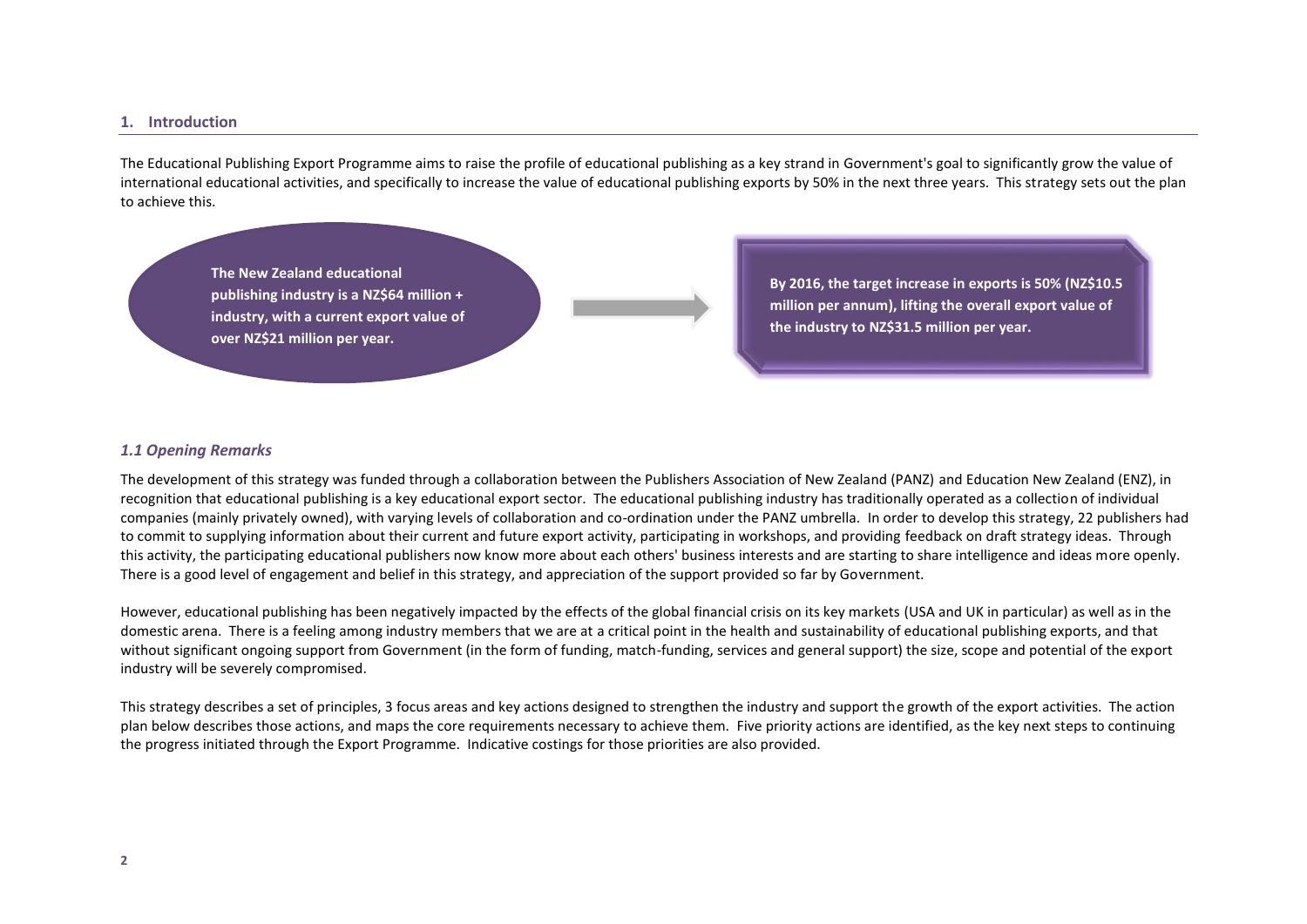# *1.2 Action Plan*

The strategy consists of a set of principles and three focus areas (Global, International and Domestic) which each have tactical plans setting out key activities. A summary of key activities is provided below along with funding and support requirements. The top 5 priorities are highlighted:

|                                                                                                                                                           | <b>Description</b>                                                                                                                                                                       |                            | <b>Requirements</b>                |                               |                                |  |
|-----------------------------------------------------------------------------------------------------------------------------------------------------------|------------------------------------------------------------------------------------------------------------------------------------------------------------------------------------------|----------------------------|------------------------------------|-------------------------------|--------------------------------|--|
| <b>Activity</b>                                                                                                                                           |                                                                                                                                                                                          | 100% funding<br>from Gov't | <b>Match-funding</b><br>from Gov't | <b>Services from</b><br>Gov't | <b>Provided by</b><br>industry |  |
| Global                                                                                                                                                    |                                                                                                                                                                                          |                            |                                    |                               |                                |  |
| <b>Brand story</b>                                                                                                                                        | Develop a clear story that brands the NZ educational publishing industry, within the NZ story                                                                                            | $\mathbf v$                |                                    |                               |                                |  |
| <b>Industry website</b>                                                                                                                                   | Develop a NZ educational publishing website to tell the story and to provide a shared portal for online<br>international purchasing                                                      | $\mathbf v$                |                                    |                               |                                |  |
| <b>Trade Missions</b>                                                                                                                                     | Develop opportunities for educational publishing involvement in NZ government trade delegations to key<br>markets to connect with government officials, potential partners and customers |                            | $\mathbf v$                        | $\mathbf v$                   |                                |  |
| E-newsletter                                                                                                                                              | Publish a regular e-newsletter for distribution to global contacts to highlight NZ educational success and<br>innovation                                                                 |                            |                                    |                               |                                |  |
| Scope feasibility of NZ-based event for international contacts to showcase NZ education system and<br><b>NZ</b> event<br>publishing products and services |                                                                                                                                                                                          |                            |                                    |                               |                                |  |
| <b>International</b>                                                                                                                                      |                                                                                                                                                                                          |                            |                                    |                               |                                |  |
| <b>Market access funding</b>                                                                                                                              | Secure ongoing funding (match-funded) to support educational publishers to undertake market access visits<br>- both as individuals and collectively representing the industry            |                            | $\mathbf v$                        |                               |                                |  |
| <b>Country interest groups</b>                                                                                                                            | Establish country interest groups to share intelligence and identify opportunities for joint business activities<br>(including complementary suites of products)                         |                            |                                    |                               |                                |  |
| <b>Market orientation</b>                                                                                                                                 | In conjunction with NZTE / ENZ, hold seminars on key markets incorporating information on key trends,<br>regulations, input from other NZ industries actively exporting to those markets |                            |                                    | V                             |                                |  |
| Research / intelligence -<br>general                                                                                                                      | Work with ENZ to develop a programme for research into education systems, funding regimes, technology<br>uptake etc in key markets                                                       | $\mathbf v$                |                                    |                               |                                |  |
| Research / intelligence -<br>private sector                                                                                                               | Work with ENZ to gather intelligence about private sector educational customers in new markets (e.g.<br>international schools)                                                           | V                          |                                    |                               |                                |  |
| Research / intelligence -<br>market testing                                                                                                               | Secure match-funding for individual publishers to undertake market testing and product research                                                                                          | V                          |                                    |                               |                                |  |
| Research / intelligence -<br>quality assurance                                                                                                            | Secure funding to commission funding for independent QA on a sample of educational publishing products<br>targeted for exports                                                           | $\mathbf v$                |                                    |                               |                                |  |
| <b>Online intelligence</b><br>sharing                                                                                                                     | Develop online facility for publishers to share market intelligence, feedback from market visits, logistical<br>issues etc                                                               |                            |                                    |                               |                                |  |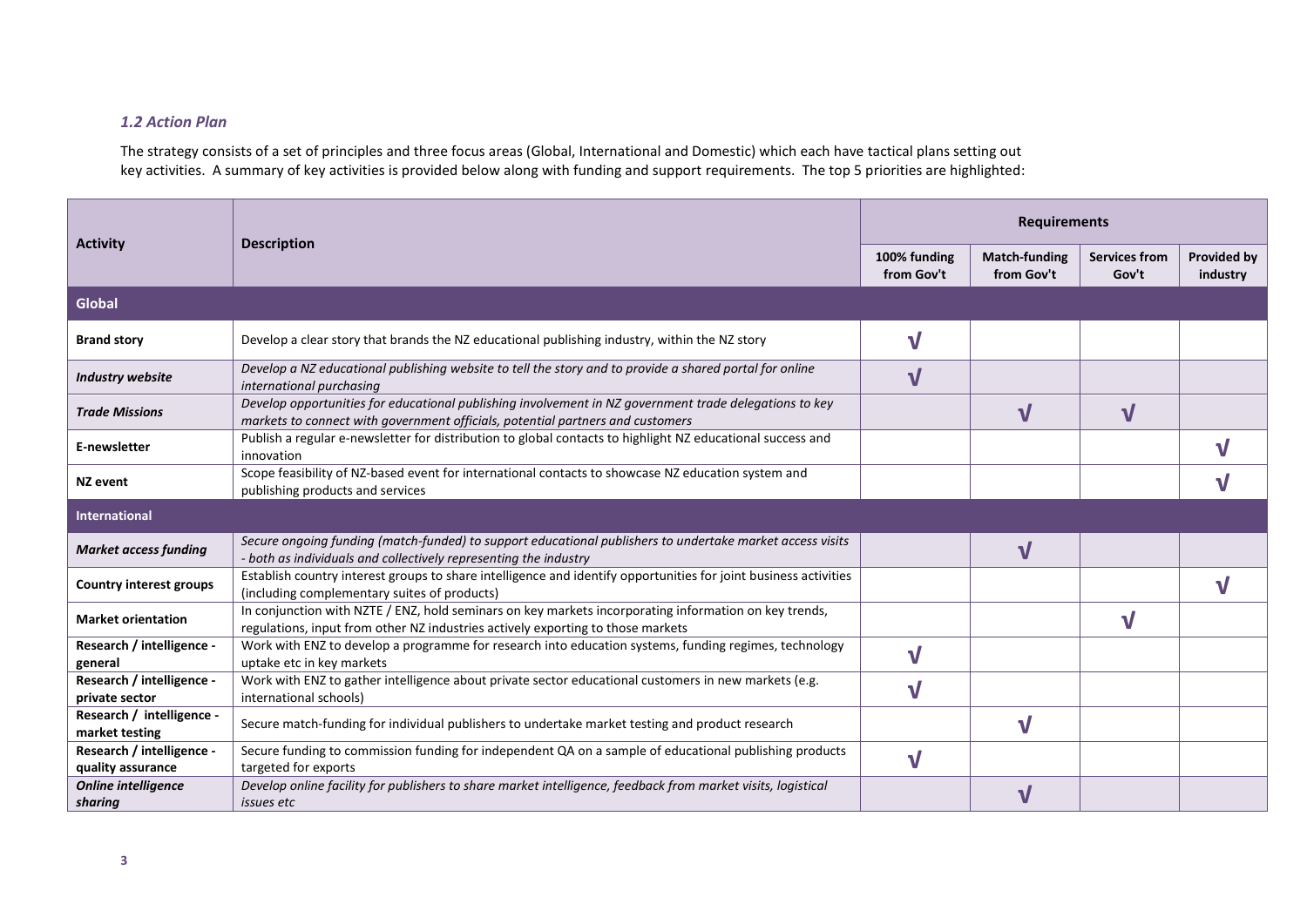| <b>Domestic</b>                   |                                                                                                                                                                            |  |  |
|-----------------------------------|----------------------------------------------------------------------------------------------------------------------------------------------------------------------------|--|--|
| Industry co-ordination<br>funding | Secure funding for (and establish) a central co-ordination point (office / staff) to support export growth<br>programme                                                    |  |  |
| <b>Toolkit</b>                    | In conjunction with NZTE / ENZ and EDAs to develop a toolkit for publishers and tap into capability<br>development programmes                                              |  |  |
| <b>Mentoring scheme</b>           | Establish a mentoring / buddying scheme for publishers                                                                                                                     |  |  |
| <b>Shared procurement</b>         | Initiate pilot to undertake shared procurement exercise in test market or region                                                                                           |  |  |
| Digital market<br>intelligence    | Secure funding for market research into digital education demand in key international markets                                                                              |  |  |
| Ed Pub/Ed Tech working<br>group   | Establish working group across educational publishers and Ed Tech companies to explore opportunities to<br>collaborate on products, platforms, applications and expertise. |  |  |

# *1.3 Priorities and Costings*

Indicative costings (either one-off or per year) have been estimated to achieve the five priority actions:

- **1. Industry website:** \$175,000-200,000 estimated cost to design and build an internationally-focused educational publishing industry website, including a shared portal for online purchasing
- **2. Trade missions:** \$120,000 estimated for 2 trade missions of 8 educational publishers for 7 days each (\$15,000 each), match-funded 50:50 (travel, accommodation, marketing)
- **3. Market access funding:** \$80,000 estimated pool to support 15 market access visits (\$10,000 each), match-funded 50:50 (travel, accommodation, marketing)
- **4. Online intelligence sharing:** \$15,000 estimated technical expertise and changes to existing PANZ website to provide online intelligence sharing facility
- **5. Industry co-ordination funding:** \$140,000 estimated costs for 1 full-time FTE to manage export growth programme, including overheads and expenses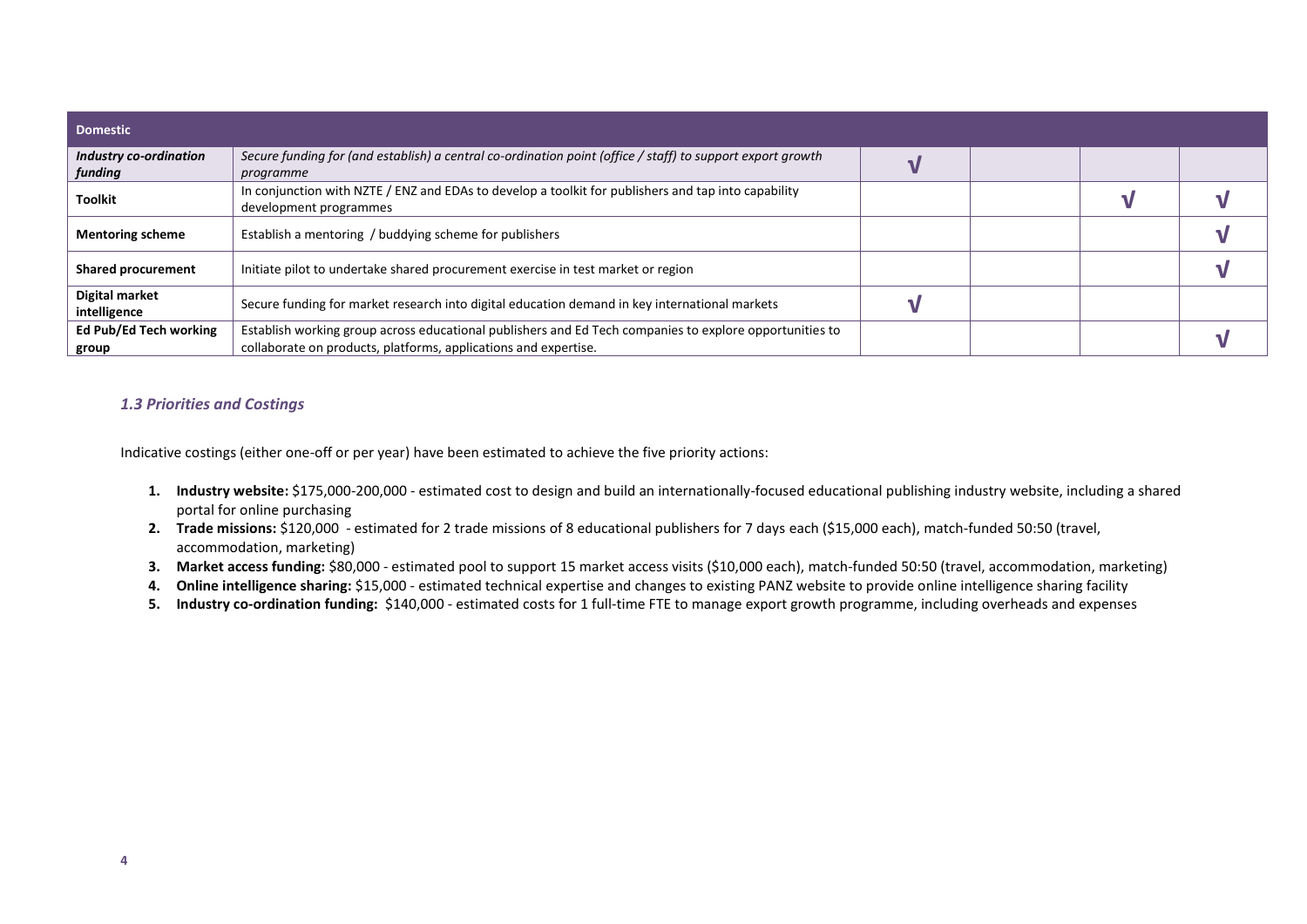**2. Strategy** 

# *2.1 Principles*

The following principles will guide and inform the plans and work over the next 3 years:

| Principle                 | <b>Description</b>                                                                                                                                                                                                                                                                                                                                                                                                                                                                                                                      | <b>Principle</b>             | <b>Description</b>                                                                                                                                                                                                                                                                                                                                                                                                                                                                           |
|---------------------------|-----------------------------------------------------------------------------------------------------------------------------------------------------------------------------------------------------------------------------------------------------------------------------------------------------------------------------------------------------------------------------------------------------------------------------------------------------------------------------------------------------------------------------------------|------------------------------|----------------------------------------------------------------------------------------------------------------------------------------------------------------------------------------------------------------------------------------------------------------------------------------------------------------------------------------------------------------------------------------------------------------------------------------------------------------------------------------------|
| <b>Maintain Quality</b>   | Growth in exports needs to be balanced against the<br>retention of the high quality, standards and reputation of<br>NZ educational design, products, services, and customer<br>relationships. Educational publishers have a responsibility<br>to safeguard the reputation of their own businesses and<br>that of NZ's world-leading education brand.                                                                                                                                                                                    | <b>Gather Intelligence</b>   | Well targeted market visits and marketing will help manage<br>export risks for individual publishers as well as presenting an<br>informed global brand approach. Up-to-date and specific<br>research and market intelligence about education systems,<br>public and private education spending, trends in technology,<br>and customer populations within markets needs to be shared<br>across the industry.                                                                                  |
| <b>Collaborate</b>        | Membership of a cross-sector approach is a commitment<br>to sharing information about markets, lessons learnt,<br>logistical and process issues with other publishers in the<br>spirit of 'co-opetition'. In addition, it provides<br>opportunities to identify and develop complementary<br>approaches to exports - for example, joint marketing of a<br>suite of complementary products, bulk procurement for<br>printing, collaborating with consultancy firms or education<br>providers which need expertise, content or resources. | <b>Participate in NZ Inc</b> | The significant focus of political and economic growth<br>activities in particular markets through FTAs and NZ Inc<br>strategies provide a springboard or entrance for educational<br>publishers to access markets identified as key trade partners.<br>As part of the NZ Story process, the NZ educational publishing<br>story needs to resonate across the range of publishers and<br>business models. This story will provide the umbrella for<br>collective and individual marketing.    |
| <b>Cultivate Networks</b> | In order to maximise opportunities, the industry needs to<br>develop and maintain a diverse range of relationships with<br>key contacts across the world. This includes working with<br>Government (e.g. ENZ, NZTE, MFAT, Export Credit Office),<br>international connections (e.g. Kea) and global<br>organisations (e.g. World Chambers Network).<br>Maintaining relationships requires consistent effort and<br>understanding what your contacts need or would find<br>useful.                                                       | <b>Exploit Technology</b>    | Technology can help reduce the 'tyranny of distance' for New<br>Zealand companies. Technology needs to support the<br>relationships with business partners and customers (e.g.<br>through regular contact, online purchasing, streamlined<br>printing provision). Technology is also a key channel for the<br>delivery of learning and educational products, and educational<br>publishers need to match consumer demand and<br>infrastructure with digital delivery that maintains quality. |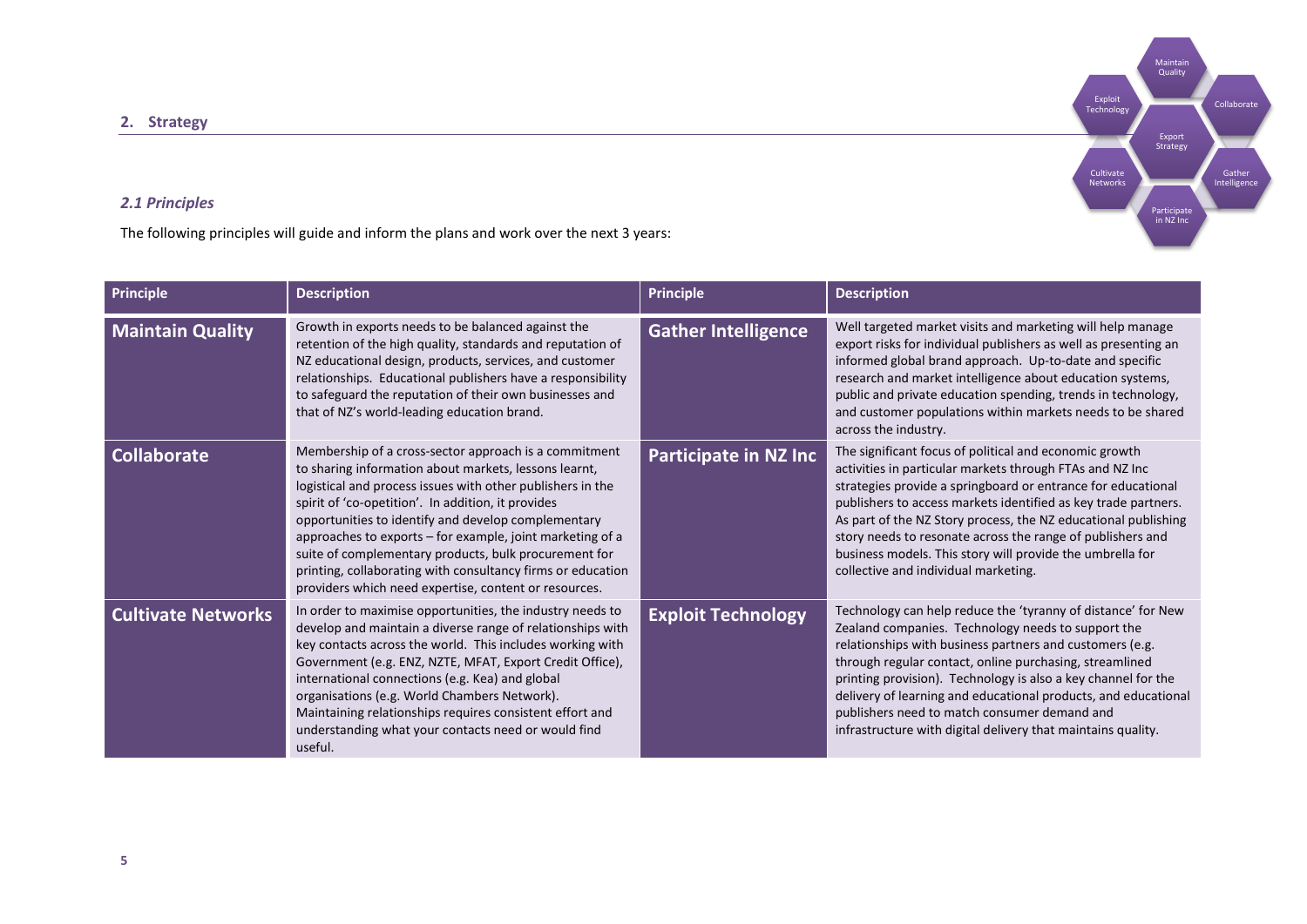## *2.2 Approach*

The approach taken is to break the strategy down into the three component parts – global, international and domestic – as depicted below:

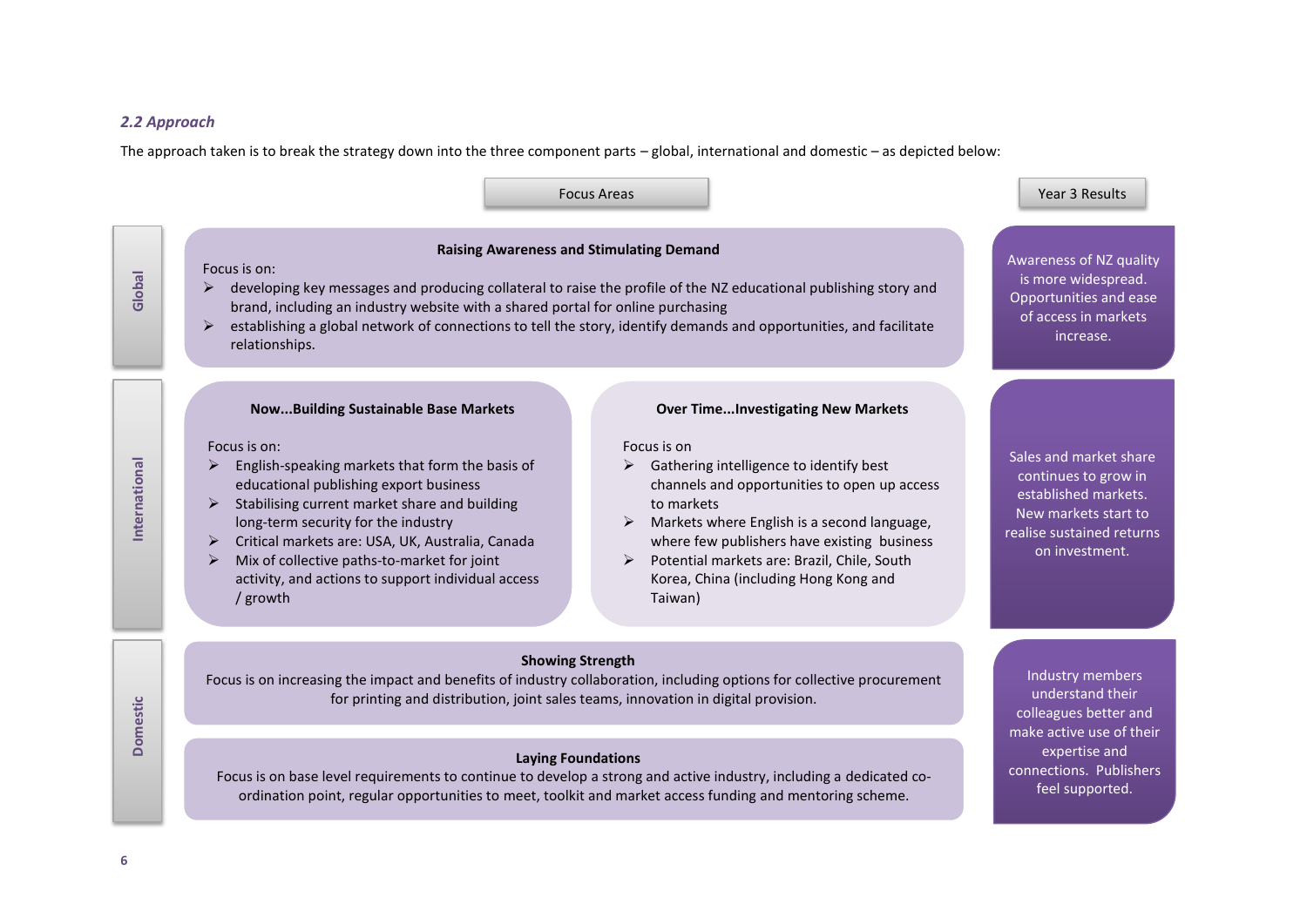## **3. Action Planning**

For each aspect of the strategy, tactical plans have been developed to describe the approach and key milestones / events to deliver results over the next three years. Further work is required to operationalise these plans, including securing required funding and other resources.

## *3.1 Global*

Focus is on:

**Raising Awareness and Stimulating Demand**

Awareness of NZ quality is more widespread. Opportunity and ease of access into markets increases.

Export **Strategy** 

**Participate** in NZ Inc

**Cultivate** Networks Collaborat

- $\triangleright$  developing key messages and producing collateral to raise the profile of the New Zealand educational publishing story and brand, including an industry website with shared portal for online purchasing
- $\triangleright$  establishing a global network of connections to tell the story, identify demands and opportunities, and facilitate relationships.

This tactical plan involves developing a NZ educational publishing story and global website and identifying opportunities to develop and maintain global networks. The focus for this stream of work is raising the profile of the NZ educational publishing brand, with support from the NZ Government to tell the NZ educational publishing story.

There are 3 elements that key to the success of this plan:

- 1. the NZ educational publishing industry is able to travel regularly to key markets to establish contacts and develop relationships over time, and to show commitment and sustainability to potential business partners and customers *(more information provided under International section)*
- 2. the NZ education story (and New Zealand story) appropriately represents the history, value and successes of educational publishing
- 3. the educational publishing industry has the strategic and operational support of NZ Inc.

NZ Inc Government agencies such as ENZ, NZTE, MFAT - both NZ based and those posted offshore - and the Kea / World-Class New Zealander's network organise numerous trade and networking events (for example official trade delegations with Ministerial representation, networking functions hosted by Ambassadors and Trade Commissioners) as well as maintaining a wide network of contacts with offshore Governments, trade organisations and private businesses. Educational publishers need to be included as key participants in these types of events, particularly in the target markets identified in this strategy, and offered the opportunity for educational publishing focused events.

| <b>Tactics</b>                     | <b>Description</b>                                                                                                                                                                      | Key Milestones / Events                                                                                                                                                                                                           |
|------------------------------------|-----------------------------------------------------------------------------------------------------------------------------------------------------------------------------------------|-----------------------------------------------------------------------------------------------------------------------------------------------------------------------------------------------------------------------------------|
| Raise the global<br>profile of the | Develop a story that clearly brands the NZ educational publishing industry<br>within the NZ story. This will describe the principles and successes of New                               | Inform the development of a NZ education and NZ educational<br>publishing story, under developed by Government at present.                                                                                                        |
| industry                           | Zealand's education system, renowned figures in the design of educational<br>resources (e.g. Marie Clay) and international publishing success (e.g. Joy<br>Cowley, Dame Wendy Pye etc). | Undertake an annual perceptions survey among consumers<br>(teachers, school district buyers, commercial companies etc) of<br>NZ educational publishing resources and services, to measure<br>awareness and areas for improvement. |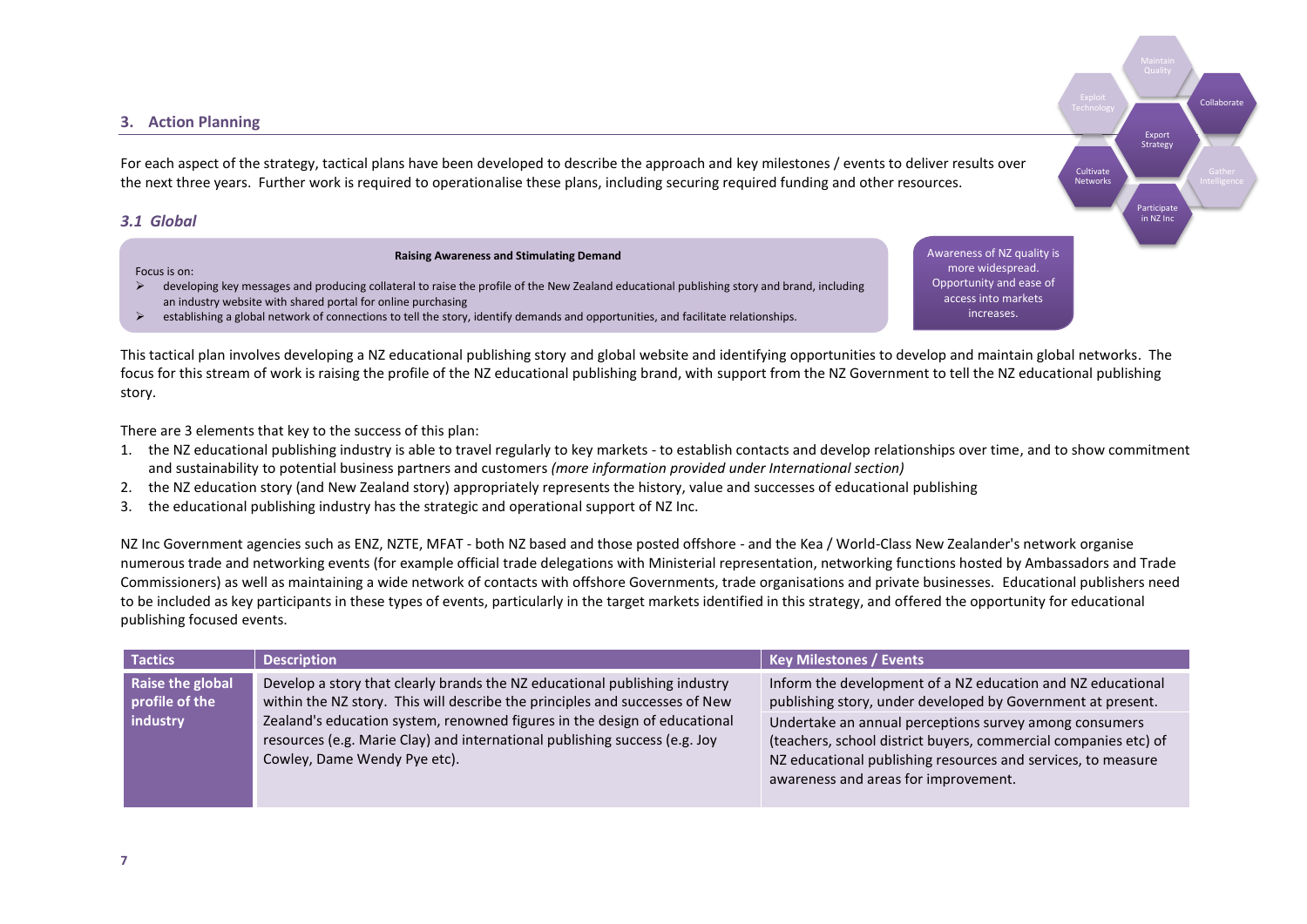|                                                    | Develop a NZ educational publishing website to tell the story and to provide<br>shared portal for online international purchasing.<br>A key focus will be on NZ as a hub for innovation combined with a can-do<br>approach to demand. This will also support the awareness of New Zealand<br>as a thought-leader in terms of educational programme and resource design | Phase 1: Build an industry website to publicise the story and<br>global events schedule, updated with statistics and intelligence<br>about the NZ educational system successes (e.g. PISA results),<br>new developments (e.g. ed-tech) etc. Will require geo-spatial<br>differentiated content for a variety of audiences, and to be<br>displayed by education level and type. |
|----------------------------------------------------|------------------------------------------------------------------------------------------------------------------------------------------------------------------------------------------------------------------------------------------------------------------------------------------------------------------------------------------------------------------------|--------------------------------------------------------------------------------------------------------------------------------------------------------------------------------------------------------------------------------------------------------------------------------------------------------------------------------------------------------------------------------|
|                                                    | and new technology (ed-tech).                                                                                                                                                                                                                                                                                                                                          | Phase 2: Develop a shared portal for online purchasing of all NZ<br>educational products via the industry website.                                                                                                                                                                                                                                                             |
| <b>Establish a global</b><br>network<br>programme. | Establish and maintain a global network of contacts across Government,<br>public and private sector globally, through channels such as: organised<br>delegations, networking events, road-shows, conference attendance, KEA<br>network, regular industry e-newsletter.                                                                                                 | Develop, in conjunction with NZ Inc, opportunities for<br>delegations and networking events to maximise exposure of<br>educational publishers to key decision-makers and potential<br>business contacts in key markets (e.g. road-shows, networking<br>events, policy / political advocacy meetings etc).                                                                      |
|                                                    | As part of this, consider the benefits of hosting a bi-annual invitation-only<br>opportunity for key international contacts (in Governments, education<br>providers, business partners) to visit New Zealand to meet with educational<br>publishers and Government officials. Would involve a show-case                                                                | Publish a regular e-newsletter for distribution to global contacts<br>(both centrally and by publishers).                                                                                                                                                                                                                                                                      |
|                                                    |                                                                                                                                                                                                                                                                                                                                                                        | Scope feasibility of bi-annual NZ-based event for international<br>contacts, to showcase NZ education system and NZ educational<br>publishing products and services.                                                                                                                                                                                                           |

# **Indicative Delegation Programme**

The diagram below outlines an indicative delegation programme for establishing and maintaining global connections:

| 6 months before                                                                                                                                                                                                 | 5 months before                                                                                                                                                                                                                          | 3-4 months before                                                                                     | 1-2 months before                                                                                                                         | During delegation                                                                                                                                                                                                                                     |
|-----------------------------------------------------------------------------------------------------------------------------------------------------------------------------------------------------------------|------------------------------------------------------------------------------------------------------------------------------------------------------------------------------------------------------------------------------------------|-------------------------------------------------------------------------------------------------------|-------------------------------------------------------------------------------------------------------------------------------------------|-------------------------------------------------------------------------------------------------------------------------------------------------------------------------------------------------------------------------------------------------------|
| •Gather market intelligence<br>• Publicise opportunity to be part<br>of delegation<br>• Scope international contacts<br>likely to attend events<br>• Connect with NZ Inc officials /<br>KEA etc based in market | •Develop programme in market<br>(e.g. visits with officials, road-<br>shows to education providers,<br>presentation, social events)<br>• Publicise programme and issue<br>invitations to international<br>contacts for networking events | •Organise logistics<br>•Develop information and<br>marketing collateral to match<br>market programmes | • Hold delegation preparation<br>seminar for industry<br>representatives and NZ Inc<br>contacts<br>•Confirm final delegation<br>programme | •Gather intelligence from in-<br>market contacts / meetings<br>• Represent NZ educational<br>publishing brand and story<br>. Publicise future trade event /<br>delegation attendance and<br>schedule future opportunities<br>to connect with contacts |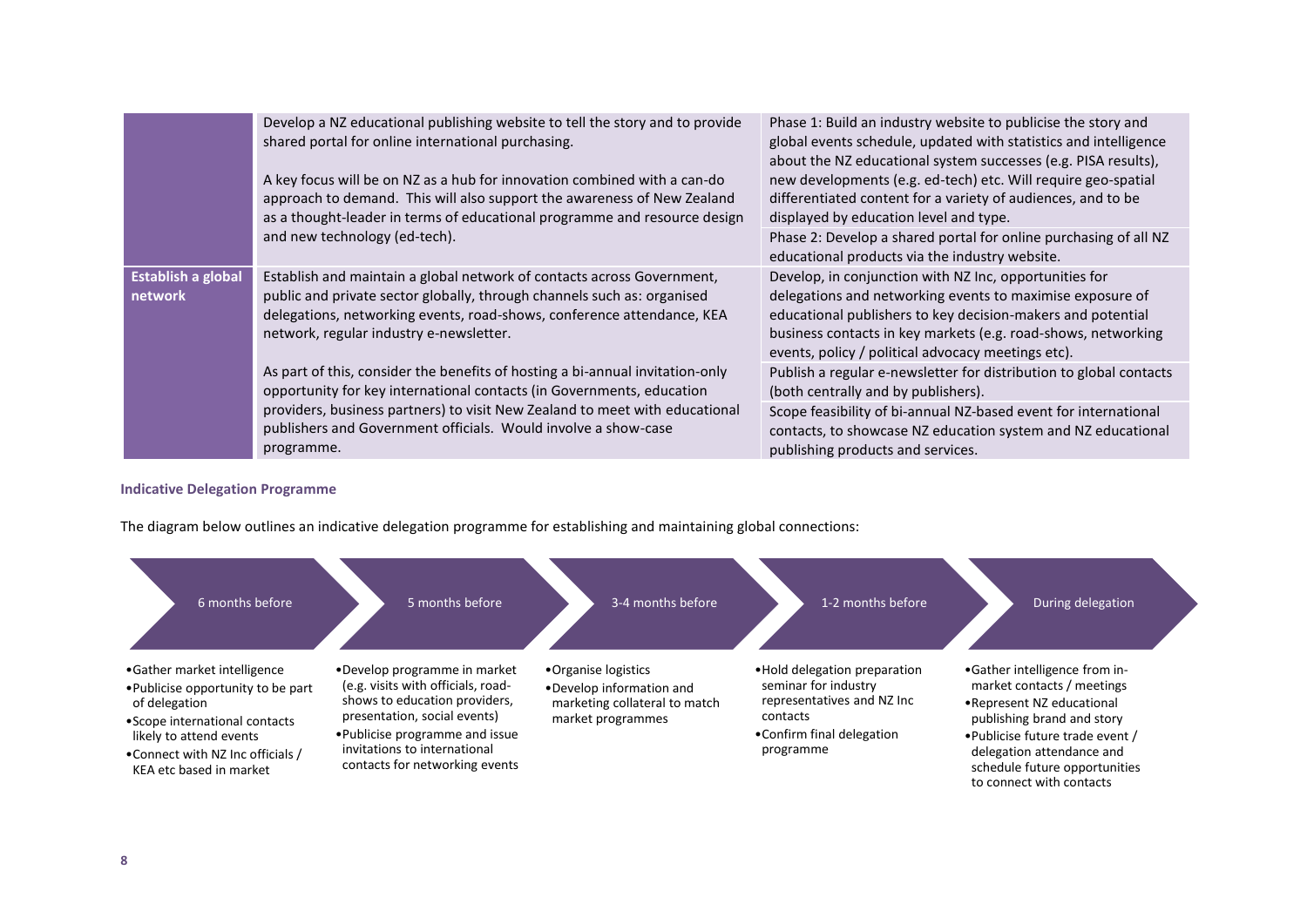## *3.2 International*

#### **Now...Building Sustainable Base Markets**

Focus is on:

- $\triangleright$  English-speaking markets that form the basis of educational publishing export business
- $\triangleright$  Stabilising current market share and building long-term security for the industry
- $\triangleright$  Critical markets are: USA, UK, Australia, Canada<br> $\triangleright$  Mix of collective paths-to-market for ioint activi
- Mix of collective paths-to-market for joint activity, and actions to support individual access / growth

#### **Over Time...Investigating New Markets**

Focus is on

- $\triangleright$  Gathering intelligence to identify best channels and opportunities to open up access to markets
- $\triangleright$  Markets where English is a second language, where few publishers have existing business
- Potential markets are: Brazil, Chile, South Korea, China (including Hong Kong and Taiwan)

Sales and market share continues to grow in established markets. New markets start to realise sustained returns on investment.



This tactical plan has a two-pronged approach to growing exports in key markets. The initial focus is on stabilising the current market share in the critical NZ educational publishing markets (English-speaking: USA, UK, Australia and to a lesser extent Canada). The educational publishing industry is at a critical point in its export activity, coming off the back of the GFC that has effected its key markets significantly. It is likely that without some concerted action and Government support, the size, scope and potential of the industry will be reduced over the next 2-3 years.

Over time, the industry would like to investigate the potential of new / non-traditional markets, where English is a second language and which would entail significant investment in re-designing current products and the development of bespoke products to meet new market demand. Initially, the action in this area will be focused on gathering market intelligence to understand the educational imperatives of the public (Government) and private sectors (e.g. international schools, private consumers) and opportunities to build connections or partnerships with local companies or institutions to ease access to those markets.

In line with the existing market access funding provided to PANZ and providing 50:50 match funding for educational publishers to visit key markets, a key aspect of this focus area is continuing to enable educational publishers to visit their key markets - to meet or establish partners, to attend trade events, conduct product testing and gather market intelligence.

There are three options for market access visits:

- educational publishers collectively visit a market as part of an organised 'delegation' *(see detailed actions under Global focus area)*
- a number of educational publishers visit a market to attend a key trade fair and collective networking or marketing activities are arranged to leverage off their presence in market
- individual educational publishers visit markets as part of independent marketing programmes.

*Base Markets* have been identified as those in which publishers are already active and/or where the majority of publishers want to enter the market. They are Englishspeaking countries, the traditional market base for New Zealand educational publishers, and where long-term business relationships are already established. They are also relatively wealthy, generally advanced in terms of education systems, and feature a high level of competition for educational publishing products and services. Without sustainable exports in these markets, the New Zealand educational publishing export industry will struggle to survive.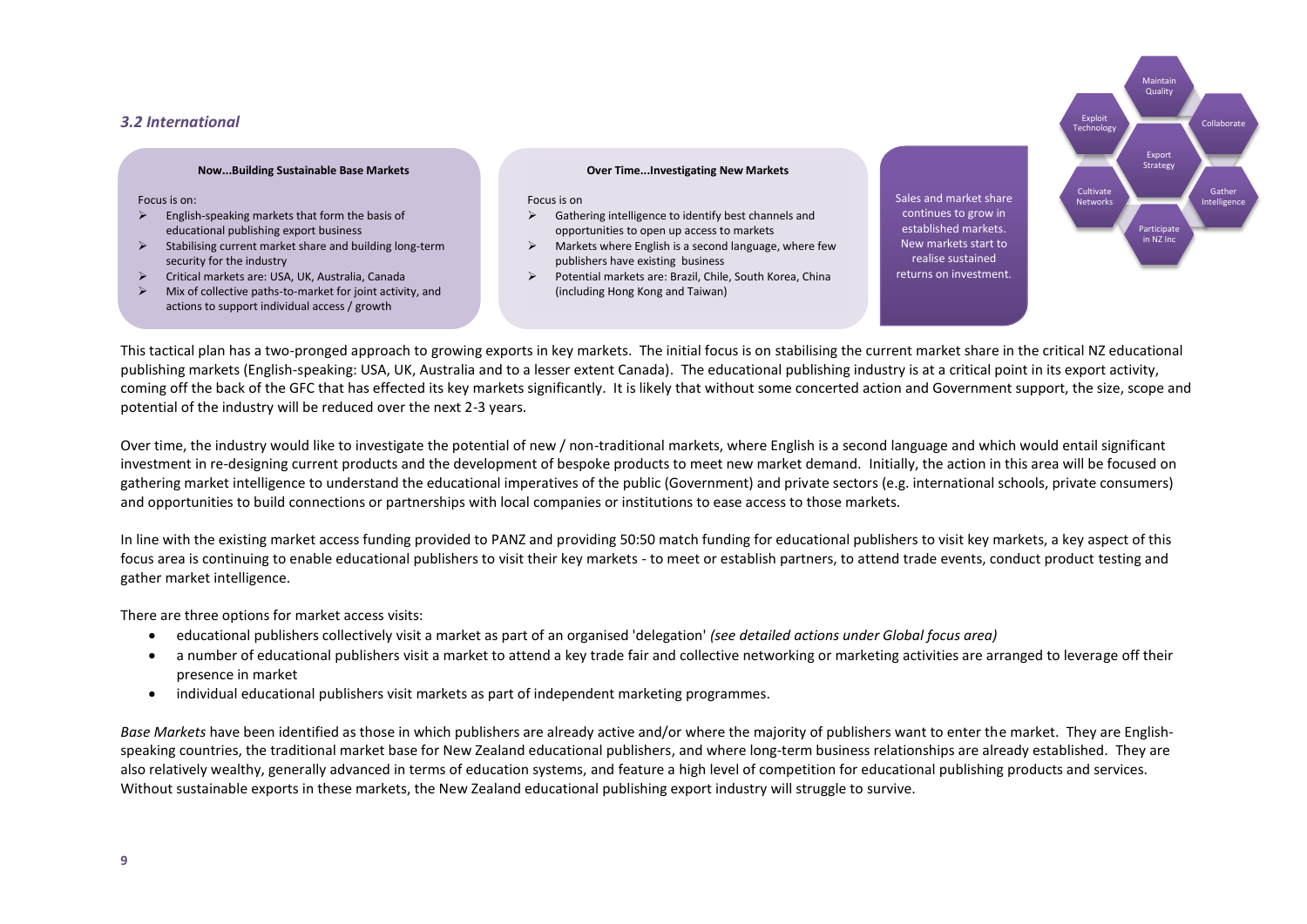| <b>Market</b>    | <b>Issues of Note:</b>                                                                                                                                                                                                                                                                                                                                                                           |
|------------------|--------------------------------------------------------------------------------------------------------------------------------------------------------------------------------------------------------------------------------------------------------------------------------------------------------------------------------------------------------------------------------------------------|
| <b>USA</b>       | Signs that the USA is starting to emerge from a time of real fiscal constraints, implementation of the Common Core Standards provides an<br>opportunity for literacy and numeracy focused products and services that can show alignment / support for achievement of the Standards, need<br>to approach at a regional / state / district level rather than considering it a consolidated market. |
| UK               | Highly competitive environment, country-specific relationships already exist (e.g. Ireland), key access point to the rest of Europe, teaching<br>approaches aligned to New Zealand.                                                                                                                                                                                                              |
| <b>Australia</b> | Starting work to develop a national curriculum which may align well with New Zealand products. Very high adoption of new technology<br>(ranked 14th largest ICT market in the world). Was relatively unscathed by GFC. Easy to access for travel and supply.                                                                                                                                     |
| Canada           | Differing experiences in the past by NZ educational publishers trying to access and sustain this market, potential opportunity to draw parallels<br>between indigenous education issues, often covered by North America business agreements.                                                                                                                                                     |

*New Markets* have been identified through the group workshop discussions, considering which new markets hold the greatest potential for significant growth. For each market identified, a key point of access has been identified as the leverage point for renewed or new activity. Some publishers have existing business relationships in these markets but the majority do not or have found it difficult to translate relationships into sustained business. The initial focus for activity would be gathering market intelligence and undertaking specific market research into potential local partnerships or relationships with Governments that would allow educational publishers to develop targeted products and services that would allow them to gain access to the market over time.

| <b>Market</b>                                              | <b>Issues of Note:</b>                                                                                                                                                                                                                                                                                                                                                                                                                                                                                                                                                                                                                                                                                                                                                                                          |
|------------------------------------------------------------|-----------------------------------------------------------------------------------------------------------------------------------------------------------------------------------------------------------------------------------------------------------------------------------------------------------------------------------------------------------------------------------------------------------------------------------------------------------------------------------------------------------------------------------------------------------------------------------------------------------------------------------------------------------------------------------------------------------------------------------------------------------------------------------------------------------------|
| <b>Brazil</b>                                              | Key player within Latin America on global issues. New Zealand has Latin America Strategy focused on increasing economic, tourism and<br>education links with Brazil, Mexico, Chile, Argentina, Uruguay and Peru. Education-based relationships already exist, focused primarily on<br>student exchanges and international students studying in New Zealand.                                                                                                                                                                                                                                                                                                                                                                                                                                                     |
| <b>Chile</b>                                               | Assessed as politically and economically stable, with the Chilean government positioning the country as a business platform into Latin America.<br>Potential to partner with Chilean companies to expand further into Latin America. Trans-Pacific Partnership with New Zealand, Singapore, and<br>Brunei to improve market access and encourage the development of partnerships and joint ventures. Government is invested in improving<br>education and workforce skills, and several scholarships arrangements are in place between Chile and New Zealand.                                                                                                                                                                                                                                                   |
| <b>South Korea</b>                                         | 15 <sup>th</sup> largest economy in the world, proponent of free trade agreements. FTA with New Zealand is currently under negotiation. Very advanced in<br>terms of Government focus on technology and education provision, so potential market for online / digital education provision. Existing<br>education relationship between Ministries of Education, and significant history of international student activity.                                                                                                                                                                                                                                                                                                                                                                                       |
| <b>China (including</b><br><b>Hong Kong and</b><br>Taiwan) | Global player on the world economy and size of population, with a growing wealthy middle-class consumer market. Existing FTA relationship is<br>in place, and work is underway to deepen the education relationship with a recent MoU signed by NZ / China Ministries of Education. Need to<br>approach it in terms of regions / cities rather than as a consolidated market due to sheer scale. Perceived as a difficult market to access due to<br>Government controls, regulations, language and cultural issues. May require locally-based partner / office to maintain relationships and a 3-5<br>year timeframe for measuring export success. While Hong Kong and Taiwan are both potential export markets in their own right, they are also<br>critical channels for market entry and growth into China. |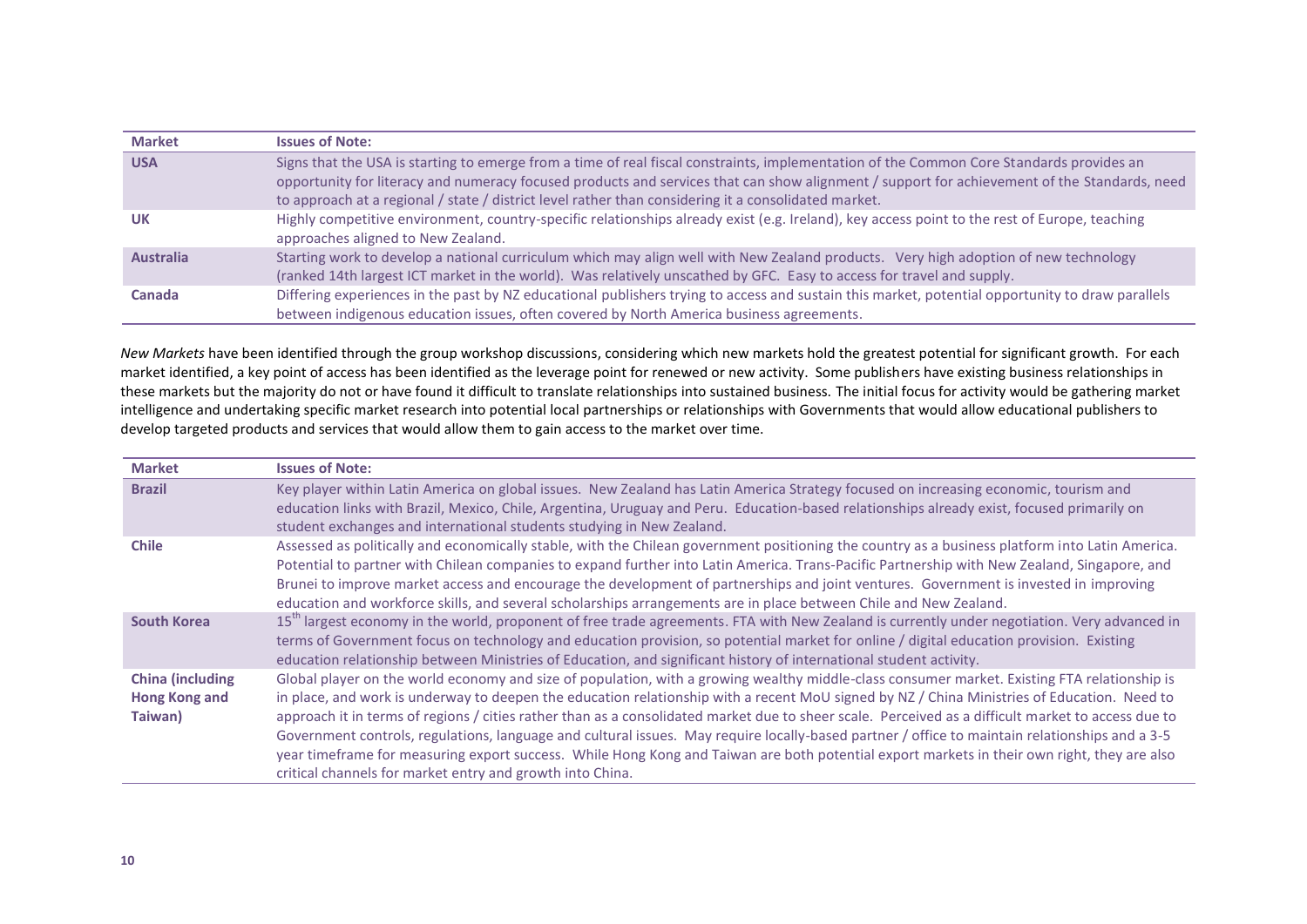| <b>Tactics</b>                                                                                                                                                                                             | <b>Description</b>                                                                                                                                                                                                                                                                                                                                                     | <b>Key Milestones / Events</b>                                                                                                                                                                                        |
|------------------------------------------------------------------------------------------------------------------------------------------------------------------------------------------------------------|------------------------------------------------------------------------------------------------------------------------------------------------------------------------------------------------------------------------------------------------------------------------------------------------------------------------------------------------------------------------|-----------------------------------------------------------------------------------------------------------------------------------------------------------------------------------------------------------------------|
| <b>Market access</b><br>Secure ongoing match funding for educational publishers to undertake<br>market access visits (funding would cover travel and marketing activity<br>support<br>during their visit). | Administer match funding for educational publishers, and secure<br>ongoing funding. Assess results from market access visits to inform<br>future strategy.                                                                                                                                                                                                             |                                                                                                                                                                                                                       |
|                                                                                                                                                                                                            | Working in conjunction with NZTE and ENZ, develop path-to-market                                                                                                                                                                                                                                                                                                       | Establish country interest groups among publishers to share<br>intelligence and business activity.                                                                                                                    |
|                                                                                                                                                                                                            | programmes for each of the target markets, identifying key intelligence<br>and capability needs, opportunities to access markets and develop<br>connections, and develop complementary suites of products and services<br>for marketing.                                                                                                                               | In conjunction with NZTE/ENZ, hold 1-2 day seminars on each<br>market, incorporating information on key trends, regulatory or other<br>barriers, input from other NZ industries already active in that market<br>etc. |
|                                                                                                                                                                                                            |                                                                                                                                                                                                                                                                                                                                                                        | Develop complementary suites of products and services into<br>marketing packages to be used in market visits                                                                                                          |
| <b>Gather market</b><br>to educational products and services, and ensure this intelligence is<br>intelligence<br>shared and accessible to educational publishers to inform their export<br>strategies.     | Gather market-specific information and intelligence, particularly relevant                                                                                                                                                                                                                                                                                             | Work with ENZ to develop a programme for in-depth market<br>research reports to meet gaps in information (see below).                                                                                                 |
|                                                                                                                                                                                                            |                                                                                                                                                                                                                                                                                                                                                                        | Work with ENZ to gather intelligence about private sector<br>educational customers in new markets (e.g. international schools)                                                                                        |
|                                                                                                                                                                                                            | Covers 3 types of research:<br>information about general education system, funding regimes,<br>technology uptake etc in key markets<br>funding educational publishers to undertake market testing and<br>research for specific products in key markets<br>independent quality assurance research into NZ products to support<br>the NZ educational story and marketing | Secure and administer a match funding scheme for individual<br>publishers to undertake market testing and product research                                                                                            |
|                                                                                                                                                                                                            |                                                                                                                                                                                                                                                                                                                                                                        | Secure and administer funding for QA research for a sample of<br>educational publishing products being exported                                                                                                       |
|                                                                                                                                                                                                            |                                                                                                                                                                                                                                                                                                                                                                        | Develop online facility for publishers to share market intelligence,<br>feedback from market visits, logistical issues.                                                                                               |

## **Trade Events:**

The schedule below outlines some of the key trade events that educational publishers may attend using market access funding and marketing support - both for collective / group delegations and for individual publishers (see below). Events such as these serve as an ideal opportunity for the establishment and deepening of global relationships (e.g. Brazil is guest country of honour at Frankfurt Book Fair 2013 - attendance at Frankfurt will enable connections to be made with Brazilian government and publishing representatives). Publishers may have a number of other key events they choose to attend - for example, specialist teaching or subject-focused events (e.g. science education teachers conferences) - that resonate with their niche areas.

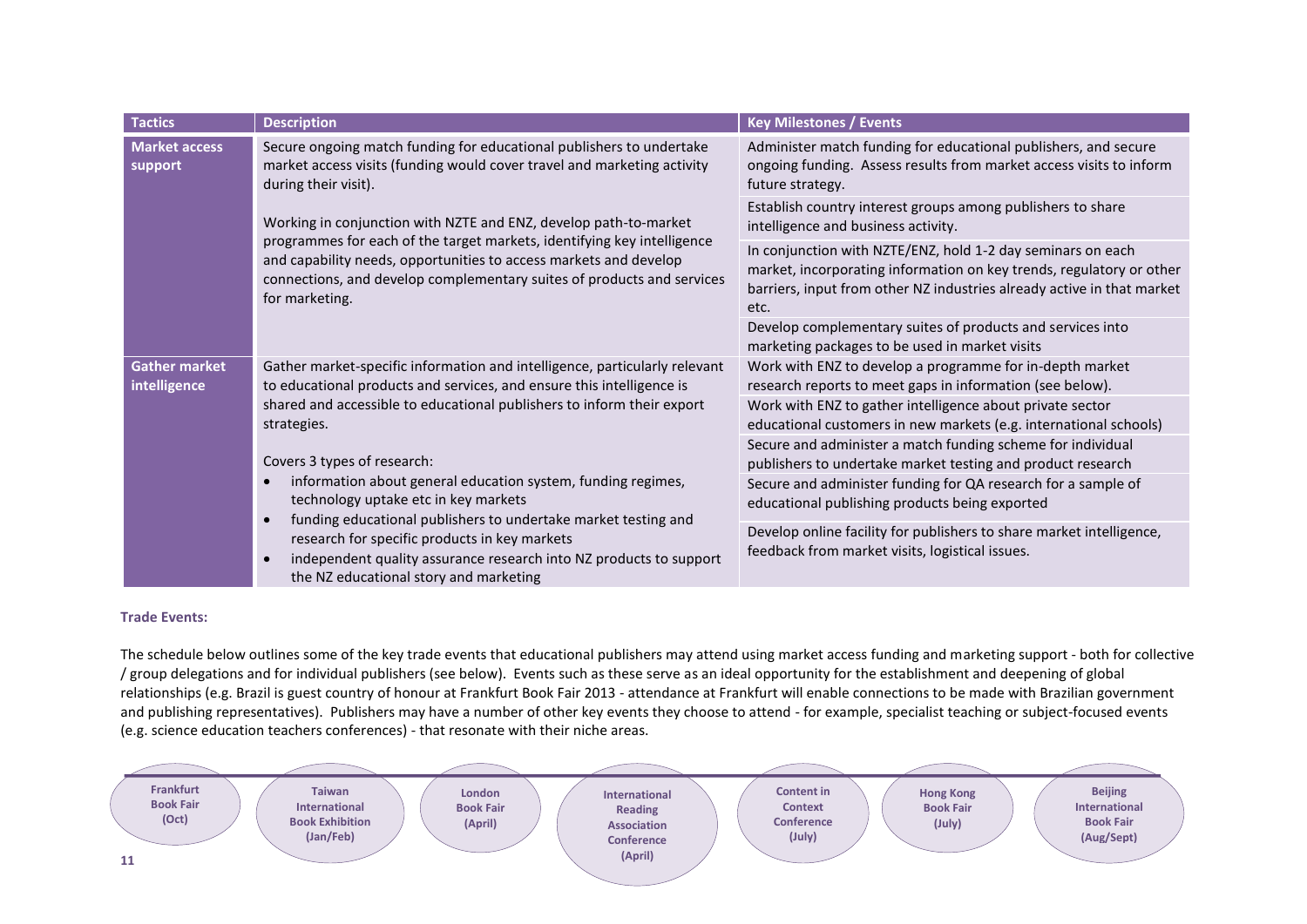#### **General Market Research Parameters**

These research parameters were identified by publishers as critical information to inform decisions about which markets to prioritise and appropriate channels / access points to market:

- Education landscape: Curriculum fit, interest in the NZ education system at Government level, international schools (perhaps staffed by NZ or Australian teachers)
- National drivers: Government priorities for economic or social development, priority given to education by Government based on numbers and trends in education population, GDP spend on education, perception of education as foundation (e.g. English language skills levels), focus on online learning or technology infrastructure
- Funding structures for education: Government, private, philanthropists
- Customers: who is buying educational products or services (e.g. Government, districts, parents), how they want to buy (consistent approach through programme or suites of products and services, individual product series purchasing), and what they want to buy (e.g. print / digital)
- Competition and Barriers: competitor market share by product type and consumer, regulatory barriers or ease of doing business assessment
- Competitive advantage of NZ products: key aspects of NZ educational and educational publishing brand that will resonate most
- Pipeline opportunities: existing or potential connections across education sector or across other NZ businesses that could be leveraged.

A key theme across both areas is to provide opportunities for publishers to work together where appropriate, while gathering intelligence and lifting capability for individual publishers to grow their own businesses. New Zealand publishers are already working together to develop and market joint products, utilising respective strengths. Where appropriate, complementary suites of products and services from a number of educational publishers would be marketed in these countries (e.g. literacy based programme featuring reading material, teachers notes and programme design, assessment and remedial resources) and identifying pipeline opportunities through consultancy services, NZ institutions and business exports.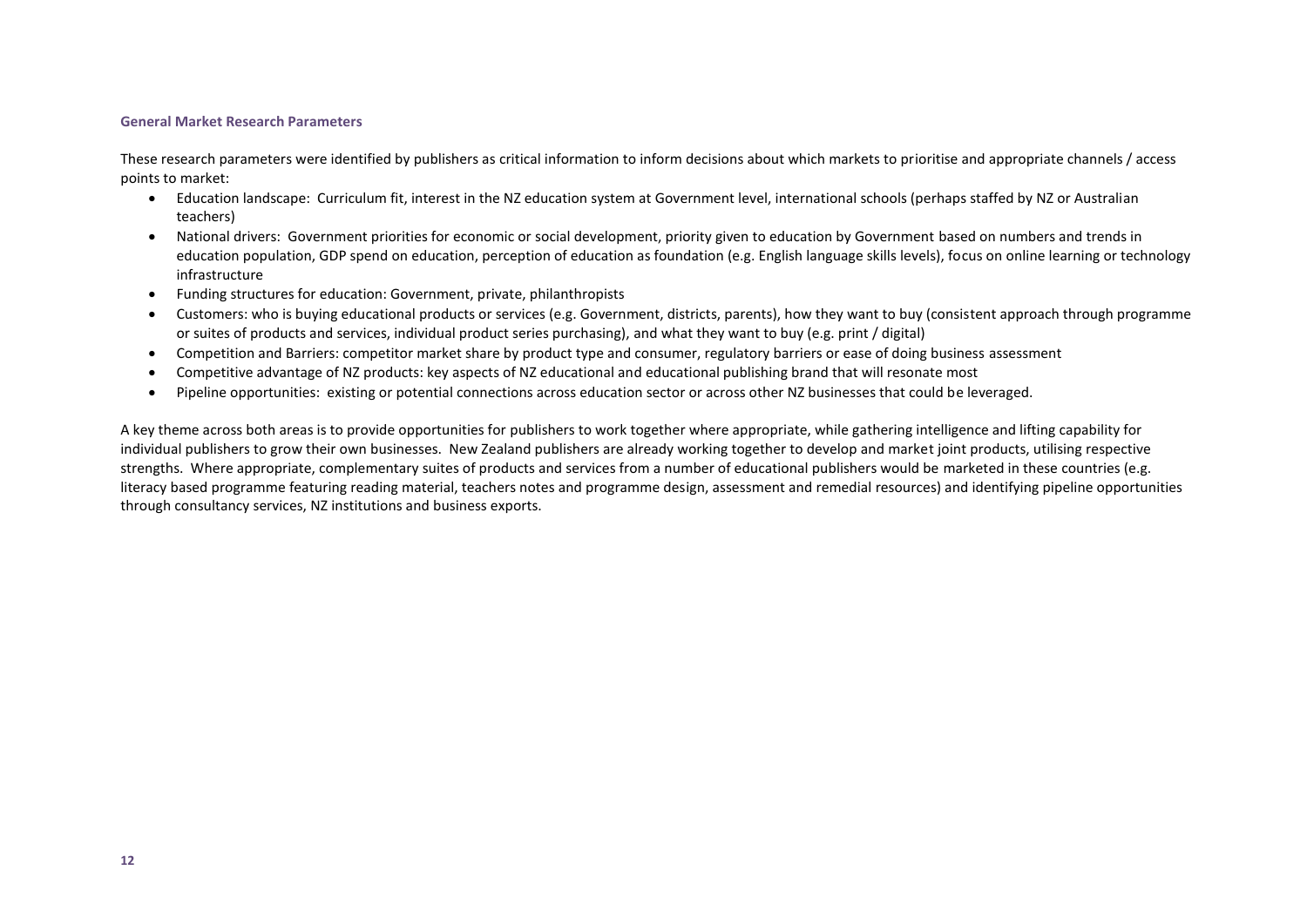## *3.3 Domestic*

#### **Showing Strength**

Focus is on increasing the impact and benefits of industry collaboration, including options for collective procurement for printing and distribution, joint sales teams, shared portal for online purchasing, innovation in digital provision.

#### **Laying Foundations**

Focus is on base level requirements to continue to develop a strong and active industry, including a co-ordination point, regular opportunities to meet, toolkit and market access funding, and mentoring scheme.

Industry members understand their colleagues better and make active use of their expertise and connections. Publishers feel supported.



This tactical plan has two stages, which will run concurrently in order to meet the needs of the wide range of participating publishers. Much of the focus is on building capability, maintaining and deepening the relationships within the industry, and using the collective experience, purchasing power and product range to develop collaborative projects. Achieving the tactics described below is critical to the success of the International and Global plans, not least because of the time and resource commitment necessary to co-ordinate across the industry.

| <b>Tactics</b>         | <b>Description</b>                                                                                                                                                                                                                                                                                                                                                                       | <b>Key Milestones / Events</b>                                                                                                                                                                                                                                                                                                                                                                                                                                                                            |
|------------------------|------------------------------------------------------------------------------------------------------------------------------------------------------------------------------------------------------------------------------------------------------------------------------------------------------------------------------------------------------------------------------------------|-----------------------------------------------------------------------------------------------------------------------------------------------------------------------------------------------------------------------------------------------------------------------------------------------------------------------------------------------------------------------------------------------------------------------------------------------------------------------------------------------------------|
| <b>Lay Foundations</b> | Establish a clear co-ordination point with staff dedicated to<br>the educational publishing industry, to oversee and support<br>delivery of the tactical plans.<br>Work with ENZ / NZTE to tap into existing opportunities for<br>capability development (e.g. contract negotiation skills,<br>how-to for doing business in key international markets) for<br>NZ educational publishers. | Secure funding for and establish central co-ordination<br>point (office / staff) to support this programme<br>Work in conjunction with ENZ, NZTE and other export<br>business support agencies (e.g. regional EDAs) to develop<br>a toolkit for educational publishers and tap into capability<br>development opportunities.<br>Establish mentoring / buddying scheme for publishers,<br>particularly in Emergent and Transitional groups, using<br>experience of Mature publishers and external sources. |
| <b>Show Strength</b>   | Develop opportunities to utilise the power of the industry<br>to develop collaborative approaches to exporting while<br>reducing individual risks.<br>Initial focus is on:<br>collective procurement for printing, distribution, joint<br>sales forces<br>investigation into digital platforms / channels to meet<br>$\bullet$<br>market demands and retain educational quality.         | Initiate pilot project for publishers interested in<br>undertaking shared procurement exercise in single market<br>or region, informed by legal and procurement advisors.<br>Commission market intelligence into digital education<br>demand in key international market(s).<br>Establish working group across educational publishers and<br>ed-tech industry to investigate opportunities to share<br>products, platforms, applications and expertise to deliver<br>online and digital products.         |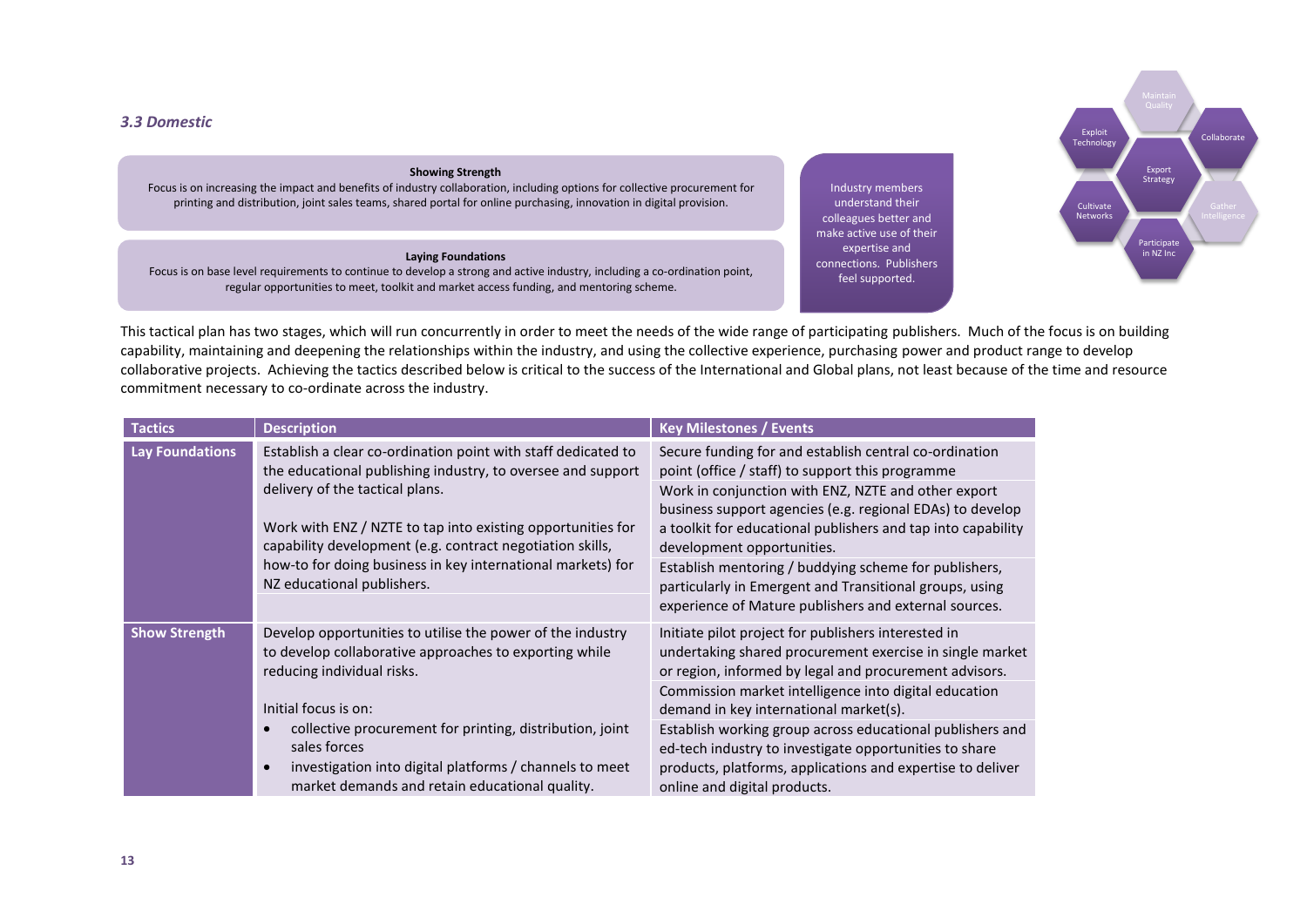#### **Indicative Toolkit**

Basic toolkit content needs were identified at the PANZ workshop in March:

- Nuts and Bolts information and templates: contract templates, information on how to get paid and dealing with offshore bank charges
- Navigation guides to: working with Governments (NZ and offshore), cultural and business rules by market
- Research: market research and data easily accessible, NZ education data available in formats for publishers to use when marketing offshore
- Rights advice: copyright, digital issues etc
- Contact lists: NZ Government offshore representatives (ENZ, NZTE, MFAT) and information on their different roles and services, business and capability advisory services, other NZ businesses active in export markets, other useful contacts (e.g. Export Credit Office).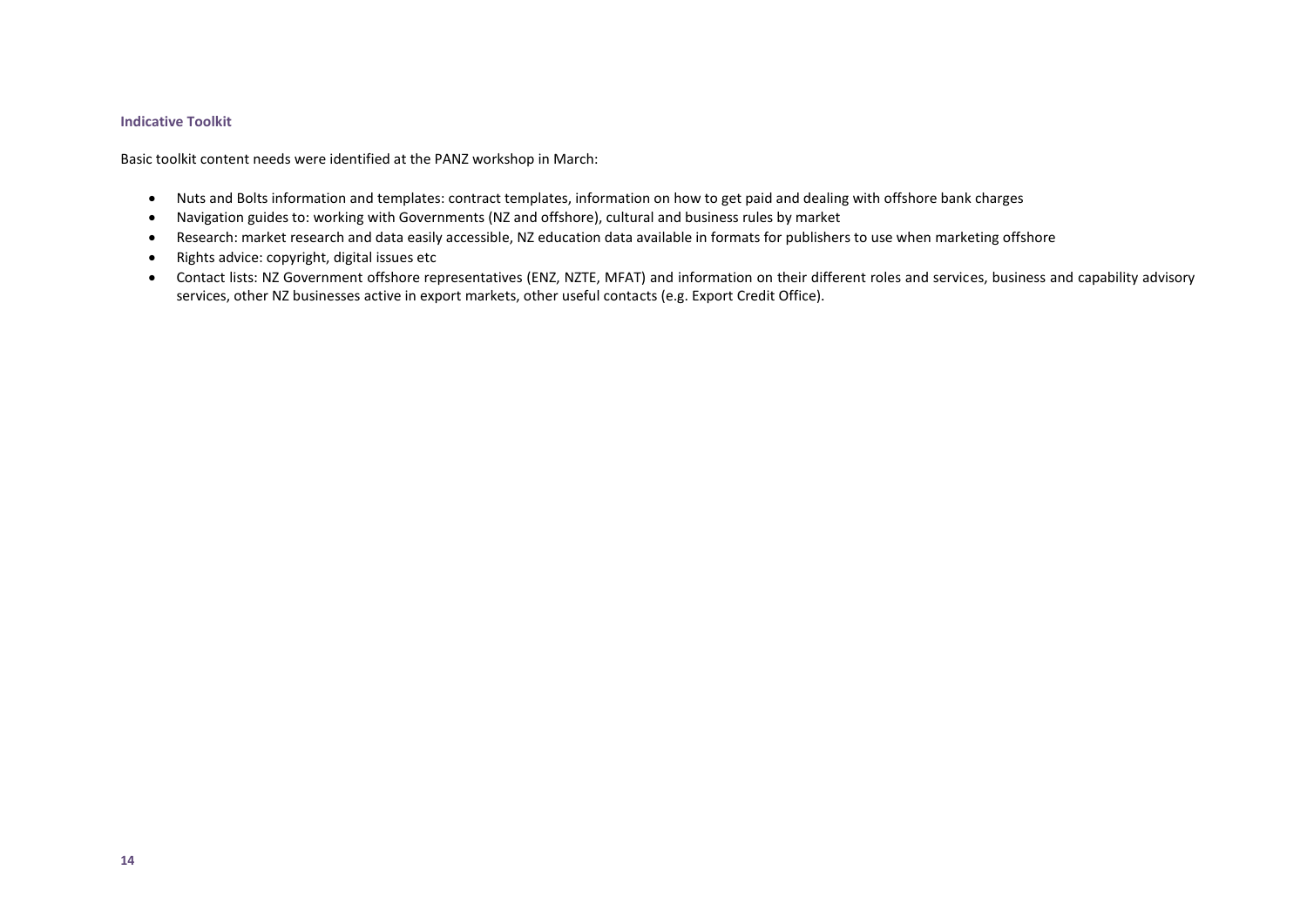#### **4. Background Information**

Currently, 22 educational publishers are participating in this programme, and have provided information about their company, educational products and services, current export activity and value, and future intentions.

## *4.1 Key Findings*

The key findings are summarised below, and documented in more detail in the Interim Report 1.

- Educational products and services are regularly exported to over 22 countries, with individual or limited sales of products to over 60 countries.
- Nearly 300 full-time staff are employed by educational publishers, and approximately 60 more are employed as part-time employees, contractors, artists or authors.
- Six educational publishers had levels of export turnover of over \$1.5 million last year, with two more having export turnover levels of between \$500,000-\$1.5 million.
- The top barriers to export growth are financial and resource pressures, and lack of knowledge about how to access new markets sustainably.
- The top 5 countries for existing exports of products and services are Australia, USA, UK, Canada and Singapore.
- The top 5 countries that publishers want to target to grow exports or enter as a new market are USA, UK, Canada, Australia and South Africa.
- The main subject for educational publishing products and services is literacy for primary and secondary age learners, followed by teaching practice resources.
- **Printed resources remain the most common medium for export products,** although most educational publishers provide their products in multiple media (as e-books, through digital applications etc).

## *4.2 Process Information*

This strategy document is intended as a guide for the collaborative focus and actions of the educational publishing industry for 2013-2016. Therefore, it is designed to resonate across the wide range of educational publishers who are participating, and to focus on both global and domestic issues.

This strategy was developed during January – May 2013 through a mixture of:

- Assessments by questionnaire, face-to-face and phone interview with the participating publishers
- Discussions and action planning during 3 workshops (one hosted by PANZ in Auckland in March, and two hosted by Jules Annear in Auckland and Wellington in April)
- **Paramates in the set on international market trends, existing support schemes for exporters, global marketing and strategy approaches, ad hoc market intelligence gathered** from ENZ, MFAT and NZTE representatives based in offshore markets.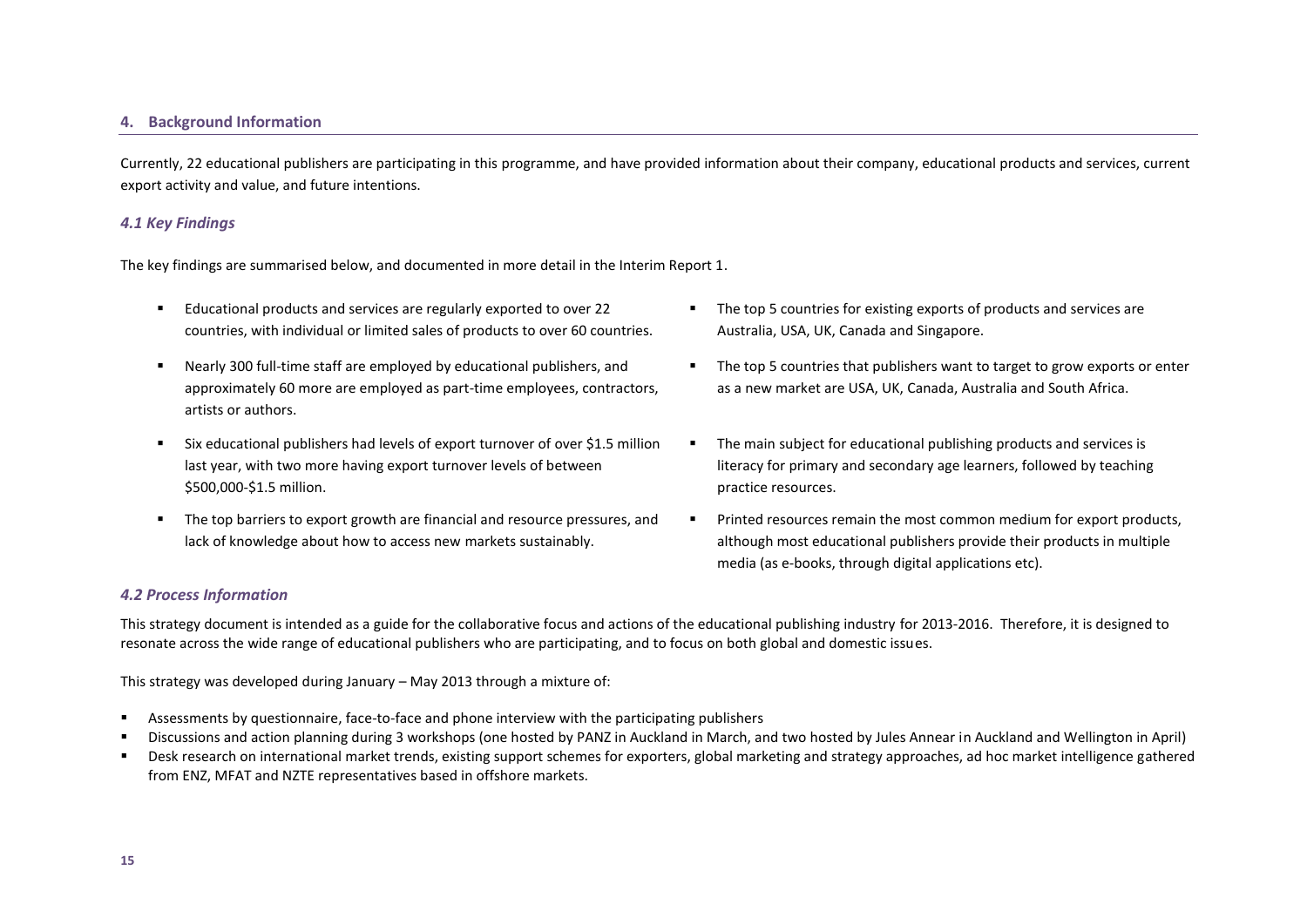The diagram below outlines the issues and context that have been taken into account in the development of this strategy:



## *4.3 Participating Publishers*

The table below lists the publishers who are participating in this Programme (in alphabetical order):

| <b>Publisher</b>                | <b>Key Contact</b>                | <b>Publisher</b>            | <b>Key Contact</b>  |
|---------------------------------|-----------------------------------|-----------------------------|---------------------|
| <b>Aries Publishing</b>         | Ian Meredith                      | <b>MJA Publishing</b>       | Joy Allcock         |
| <b>Biozone International</b>    | <b>Richard Allan</b>              | <b>NZCER Press</b>          | David Ellis         |
| <b>Clean Slate Press</b>        | Sandy Roydhouse / Frances McBeath | Oratia Media                | Peter Dowling       |
| <b>ESA Publications</b>         | Mark Sayes                        | <b>Pearson</b>              | Adrian Keane        |
| <b>Essential Resources</b>      | Nicola Smith                      | Polygraphia                 | Calum Gilmour       |
| <b>Flying Start Books</b>       | Sarah Ensor                       | <b>Rainbow Reading</b>      | Meryl-Lynn Pluck    |
| <b>Global Education Systems</b> | <b>Tracy Strudley</b>             | <b>Ryan Publications</b>    | Anna Ryan           |
| <b>Iversen Publishing</b>       | Tracey Iversen                    | Skylight                    | Tricia Hendry       |
| <b>Lanky Hippo Publishing</b>   | Kathy Ferrier                     | <b>South Pacific Press</b>  | Neale Pitches       |
| <b>Learning Media</b>           | David Glover                      | <b>Triune Initiatives</b>   | <b>Chris Parkin</b> |
| <b>MillyMolly</b>               | John Pittar                       | <b>Wendy Pye Publishing</b> | <b>Wendy Pye</b>    |

There may be other publishers who decide to move into exports or decide to participate in this programme at a later date.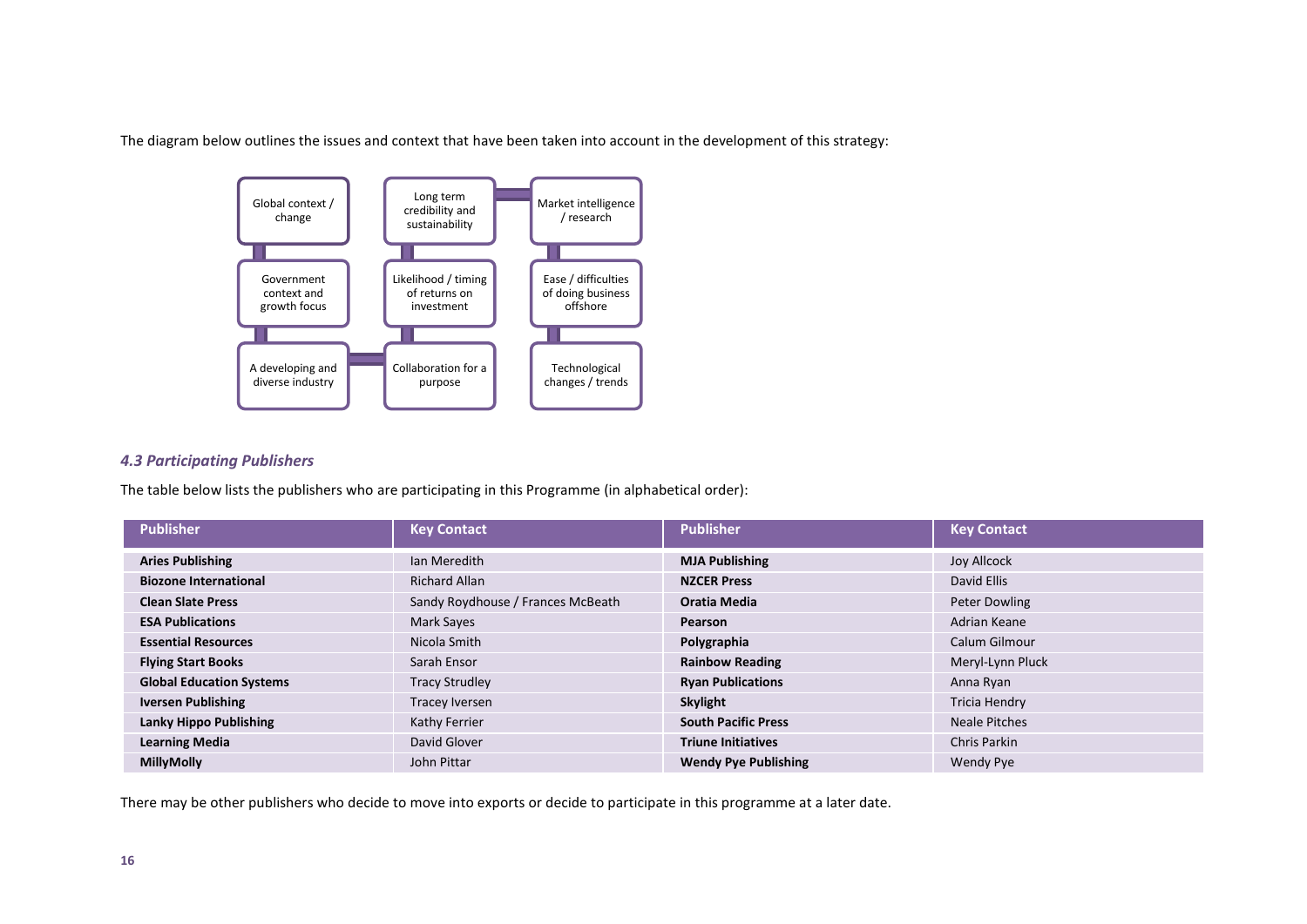# *4.4 Industry Profile*

Participating publishers have self categorised into three groups: mature (8), transitional (6) and emergent (8), which are defined as:

*Emergent* – these publishers are likely to have focused primarily on the domestic market or single export markets, and may be just starting on their journey to become successful exporters.

*Transitional* – these publishers are likely to have a sound export base, well tested products and a clear value proposition, and are now in the growth phase of exporting.

*Mature* – these publishers are likely to have a significant history of exporting a well-tested product suite across a range of markets, with a clear and unique value proposition.



Publishers in the different categories will engage at different levels or intensity with the three aspects of the strategy. Since the Interim Report, one publisher (Milly Molly) have changed categories, from Transitional to Mature. The data in the following tables has been adjusted to reflect this change.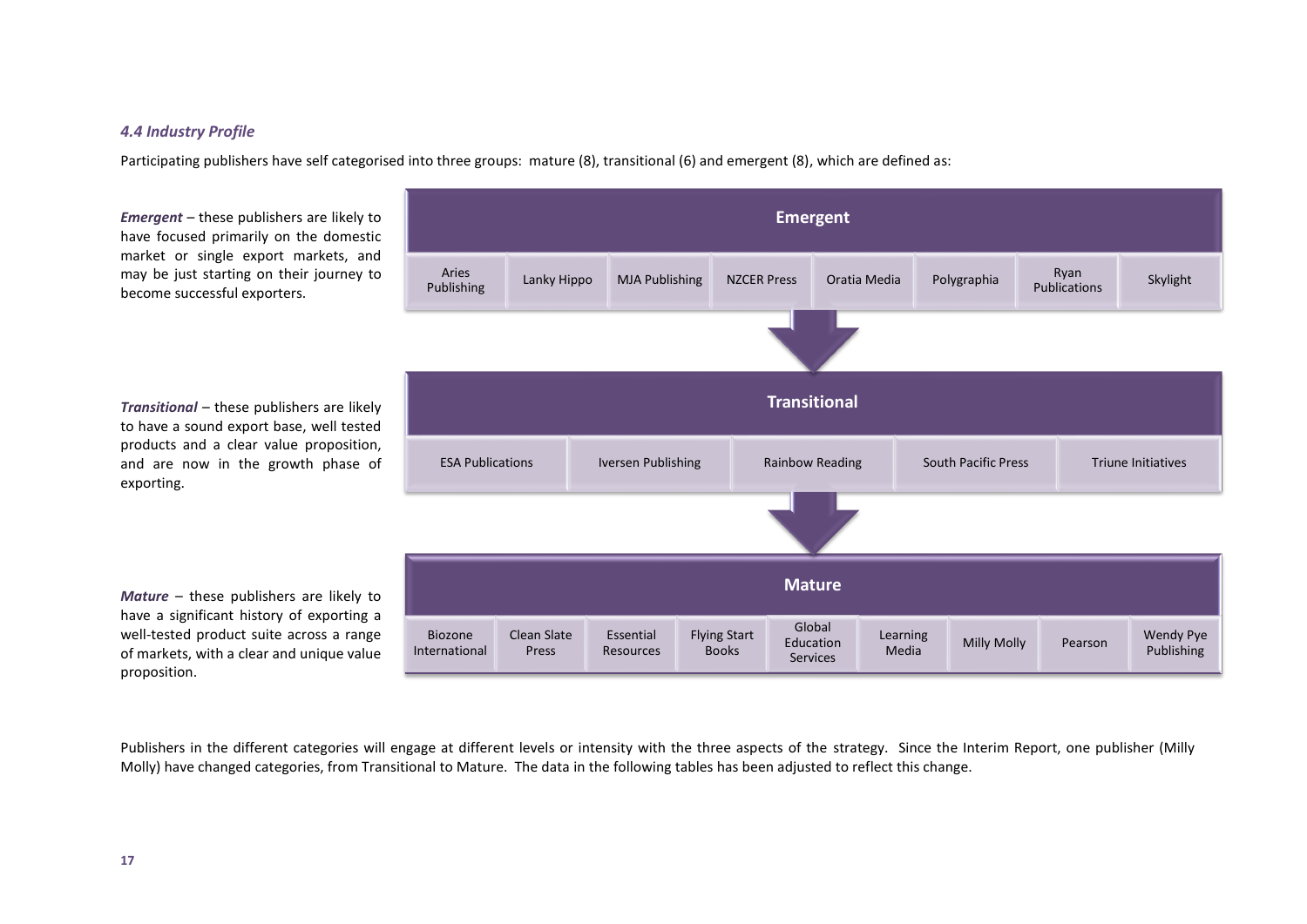# *4.5 Current export activity*

Educational products and services are sold / marketed in over 22 countries, through a variety of arrangements including direct sales (via websites / phone sales), exclusive and non-exclusive sales representatives, distributors, royalty arrangements etc. Note, some publishers have made sales of products and services to a wider range of countries (e.g. one-off or limited sales to over 60 countries), but for the purposes of this report the findings focus on countries where there is evidence of ongoing export activity.



The chart below shows how many publishers within each classification have existing export activity in the nine geographical regions: